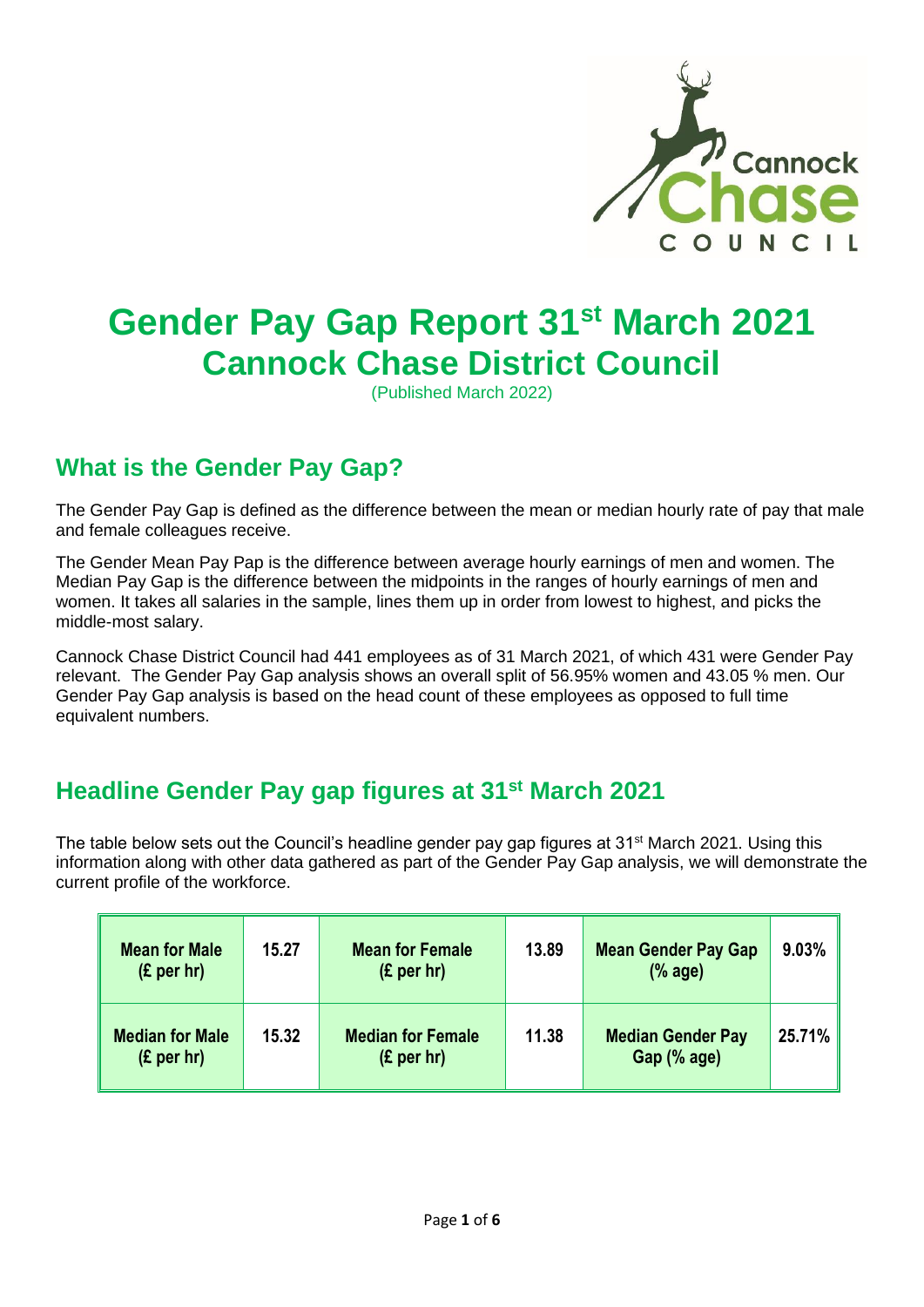## **Proportion of male and female colleagues in each pay quartile**

The table and charts below show the gender split for pay in each of the four quartiles.

| 108 | 37 | 71 | 34.25 | 65.75 |
|-----|----|----|-------|-------|
| 108 | 35 | 73 | 32.40 | 67.60 |
| 107 | 52 | 55 | 48.59 | 51.41 |
| 108 | 61 | 47 | 56.48 | 43.52 |



### **Mean Gap at 31st March 2021**

**(Average hourly rates of pay and the percentage difference between them)** 

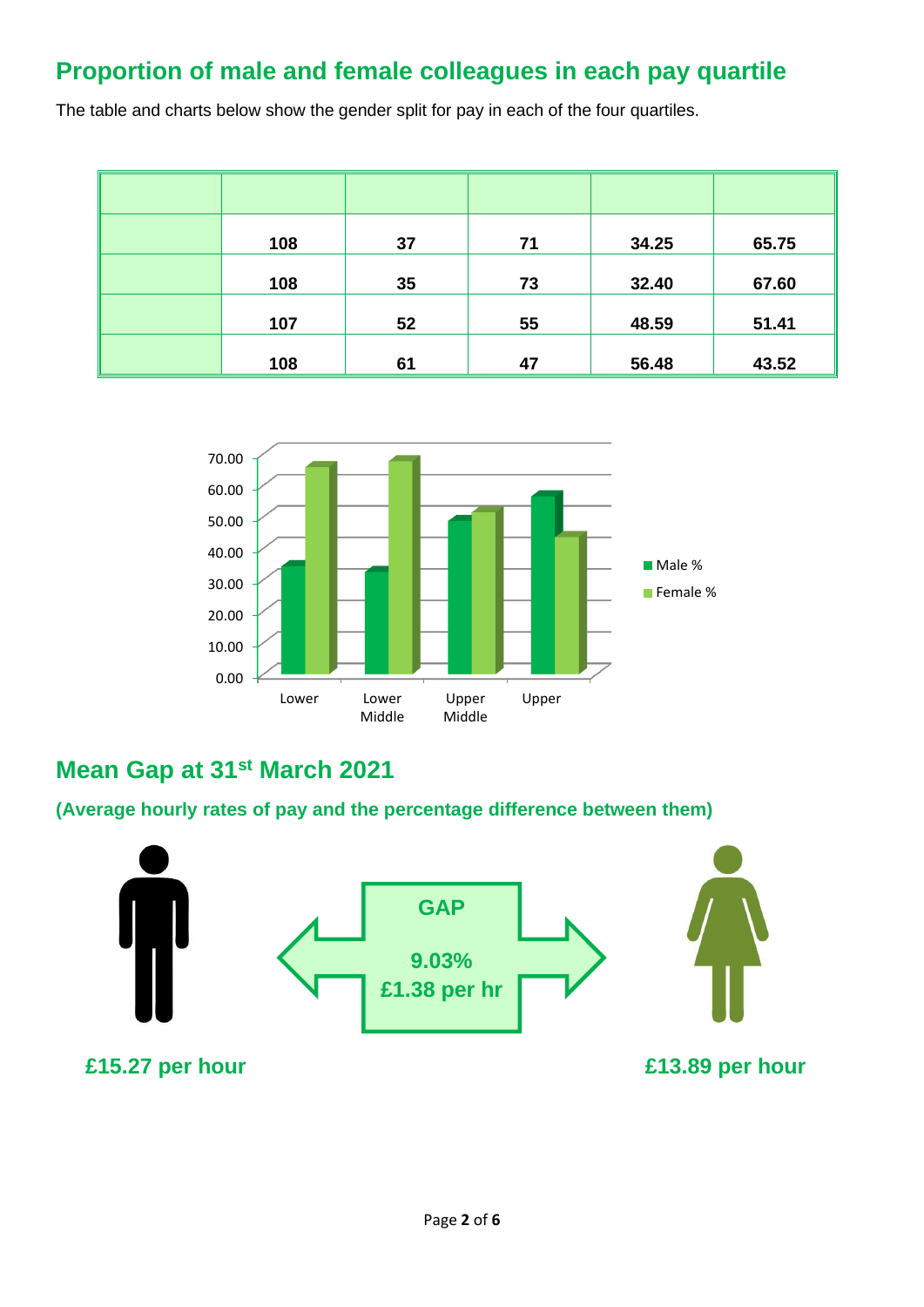#### **Median Gap at 31st March 2021**

**(Middle hourly rates of pay and the percentage difference between them)** 



 **Proportion of male and female colleagues by working pattern** 



 35.41% of the total workforce work reduced hours. The diagrams above demonstrate the split between men and women in terms of their respective working patterns. Within the group of male employees 14.51% are employed in part time roles whereas 51.21% of all women employed by the authority undertake work on reduced hours (the authority considers any working pattern under 37 hours per week to be part time).

 The Council positively considers requests for flexible working across the workforce and aims to accommodate requests (through reduced hours, revised patterns of work and or home working) wherever possible in line with statutory guidance.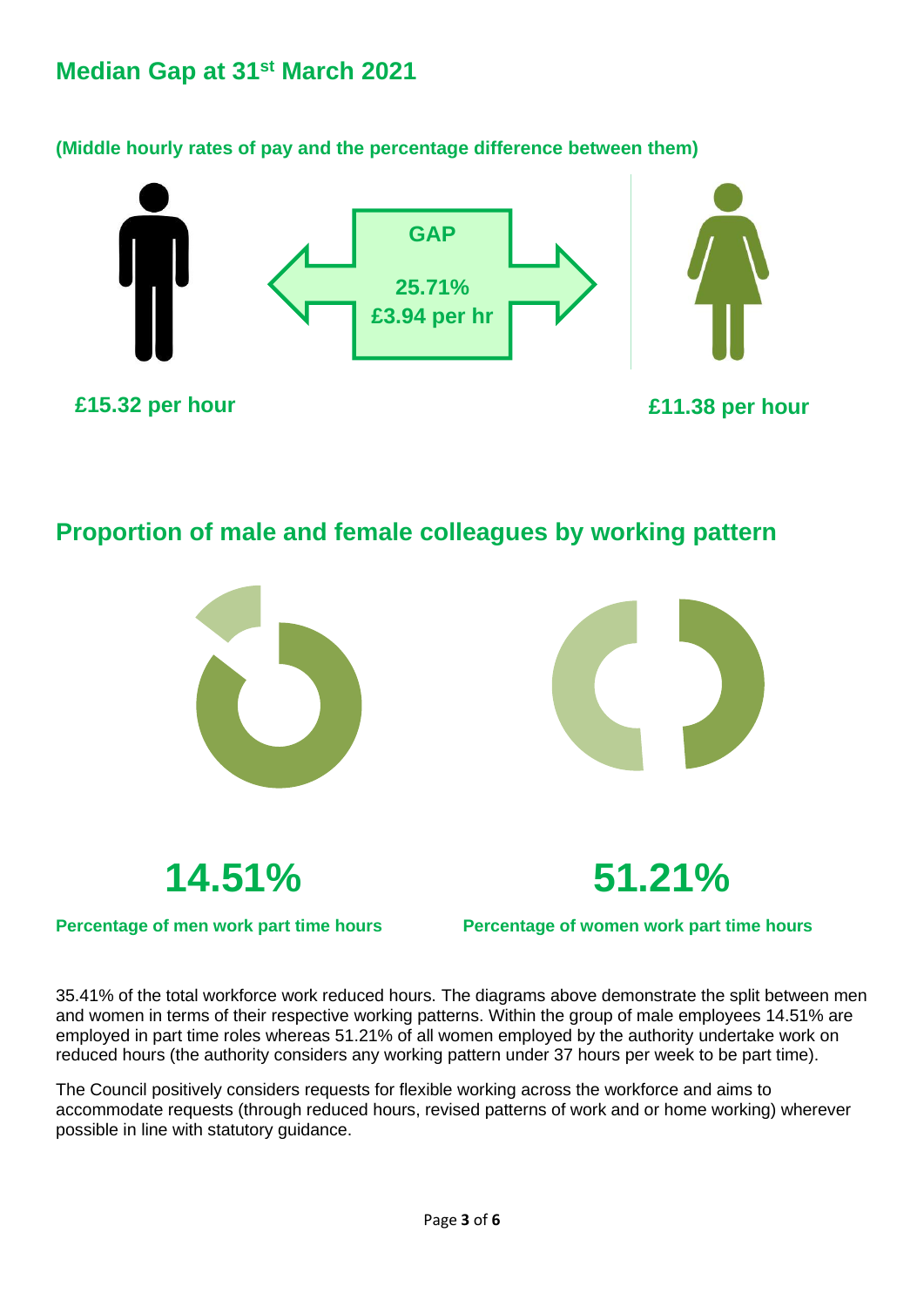### **Proportion of men and women receiving bonuses**

Cannock Chase District Council does not operate any performance related pay or bonus scheme and as such has no bonus related gender pay gap.

## **Bonus Gap = 0%**

#### **Demographic across the organisation**

As a District Council we are responsible for ensuring a wide range of services are provided to our residents. In order to do this, we employ officers from a range of backgrounds with varying practical, clerical, technical and professional skills.

With this in mind we have shown below the gender split across the authority by category of role. This demonstrates that whilst the front line and support services are represented much more significantly by women; in all other areas of the organisation there is a largely balanced proportion of men and women including at supervisory, professional and senior management level.

| <b>Category</b>                                  | <b>Total people in category</b> | %age female | %age male    |
|--------------------------------------------------|---------------------------------|-------------|--------------|
|                                                  |                                 |             |              |
| <b>Senior Managers</b>                           | 22                              | 36.6        | 63.4         |
|                                                  |                                 |             |              |
| <b>Supervisory and</b><br><b>Professional</b>    | 99                              | 45.4        | 54.6         |
|                                                  |                                 |             |              |
| <b>Technical</b>                                 | 119                             | 56.3        | 43.7         |
|                                                  |                                 |             |              |
| <b>Front Line &amp;</b><br>192<br><b>Support</b> |                                 |             | 65.6<br>34.4 |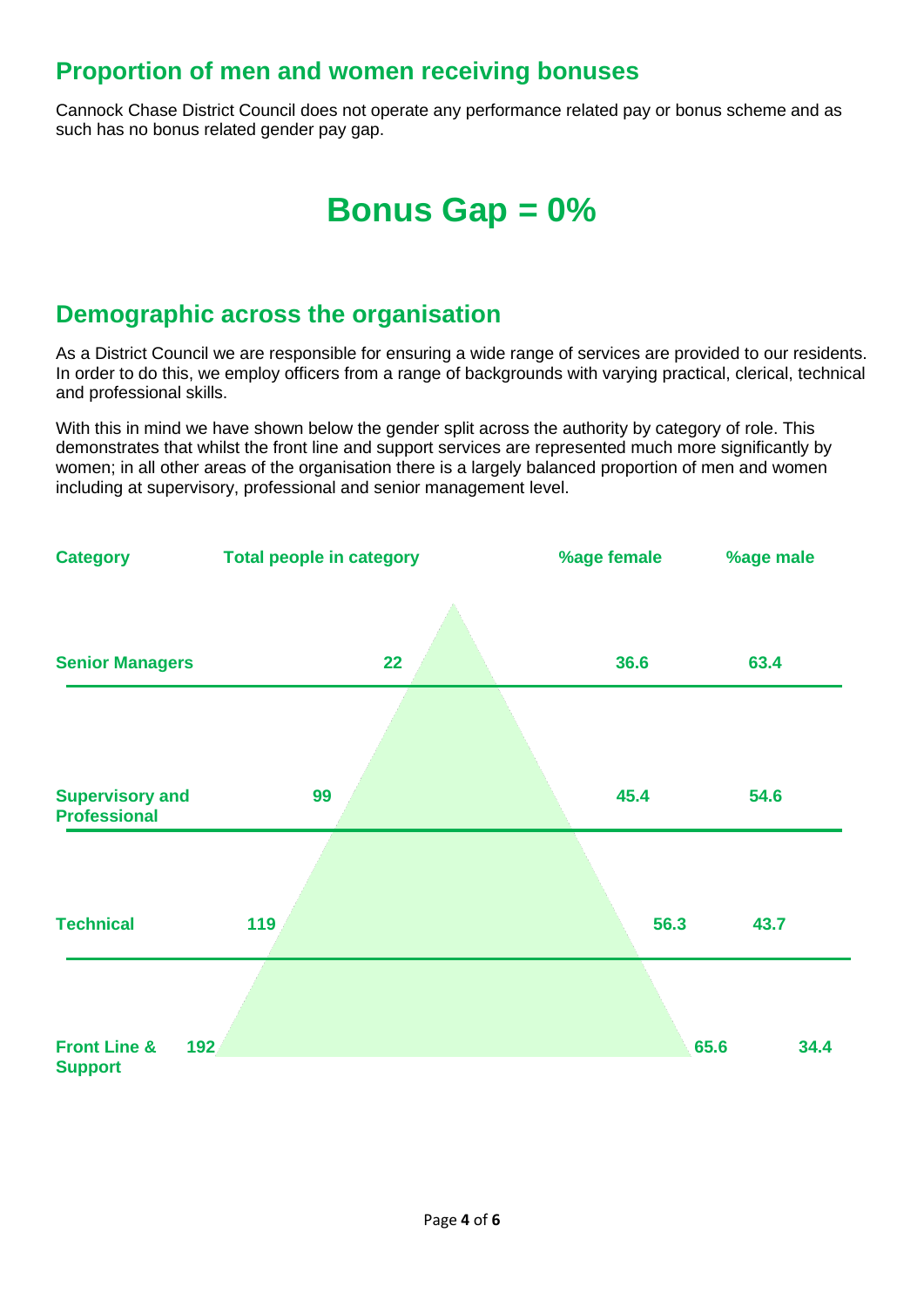#### **Why we have a gender pay gap**

 Cannock Chase District Council has a mean Gender Pay Gap of 9.03% and a median Gender Pay Gap of 25.71%. The median gap is significantly higher than the national average of 16.1% (for full-time employees, those working over 30 hours per week based on ONS calculations for 2021). Looking at the profile of our workforce set out above it can be seen that almost 45% of the Council's employees are engaged in front line and support services roles and of the total employees within this group nearly two thirds are women.

 The Gender Pay Gap is also heavily affected by the make-up of an employers' workforce profile (56.95% women and 43.05% men at Cannock Chase) as well as the distribution of staff across grades.

 44.4% of all employees in the Council are employed in Front Line & Support roles. Services which fall within this profile include Cleaning and Clerical roles which are largely made up of female employees who are often attracted to the Flexible Working provisions available in the authority; this is borne out by the data on page 3 of the report which shows that over 50% of the Council's female employees work reduced hours and often in roles that fall in the lower quartile of earnings across the Council.

 Cannock Chase District Council is, however, confident that men and women are paid equally for doing the same job. The Council uses the nationally recognised Job Evaluation Schemes for Local Government; Gauge (up to Chief Officer level) and Hay (Chief Officers and above) to evaluate all roles within the authority.

#### **Gender Pay Gap comparison 2020 and 2021**

 The Mean Gap has reduced by over 6% since the 2020 gap figures were published (£1.89 per hour) with the median gap having reduced by just one pence per hour.

 Having reviewed the detail of the data it can be noted that the loss of a key senior male officer has reduced the mean gap significantly, yet overall, the workforce demographics have changed relatively little, borne out by only a small reduction in the median gap figures.

 For a further successive year there has been an increase in those falling into the technical group, with an 11% increase in employees falling into this category, with a 4% increase in the female element of this group when compared to the 2020 figures.

#### **How are we aiming to reduce the gap?**

 As a Council we will continue to ensure that our recruitment advertising is equally accessible to all candidates and that our recruitment processes continue to be based on ensuring we find the best candidate based on skills and abilities for any and all positions we advertise.

 We have also expanded our standard advertising mechanisms to include a national online site and a West Midlands' based jobs board with the aim of attracting a much broader candidate base to positions across the authority.

 In addition, we now actively promote the employee benefits we are able to offer in our recruitment advertising. It is hoped that an understanding of some of the non-cash benefits on offer such as flexi time, generous annual leave entitlements, discounted leisure membership as well as membership of the Local Government Pension scheme may attract a broader spectrum of candidates to roles across the grade structure.

 Once we have appointed our people, we are keen to support them in their roles and make every effort to positively consider requests for flexible working as well as offering opportunities for development both through on the job and external training and development.